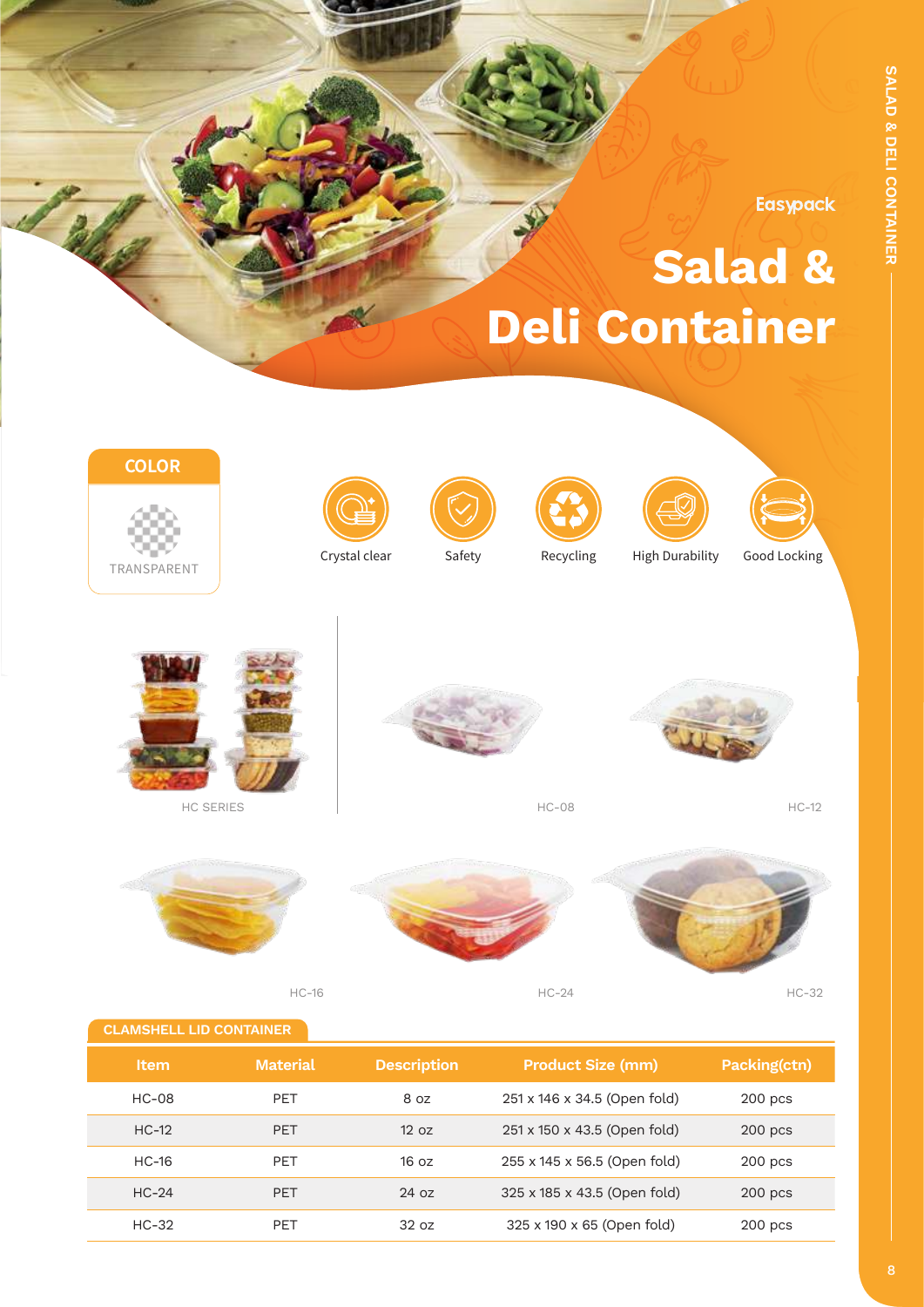

| <b>Item</b> | <b>Material</b>        | <b>Description</b>       | <b>Product Size (mm)</b>                     | <b>Packing (ctn)</b> |
|-------------|------------------------|--------------------------|----------------------------------------------|----------------------|
| ES-750      | Lid : PET<br>Base: PET | 750 ml<br>(About 25 oz)  | 192 x 192 x 23<br>191 x 191 x 46             | 300 sets             |
| ES-1000     | Lid : PET<br>Base: PET | 1000 ml<br>(About 33 oz) | $192 \times 192 \times 23$<br>191 x 191 x 56 | 300 sets             |
| ES-1500     | Lid : PET<br>Base: PET | 1500 ml<br>(About 50 oz) | 192 x 192 x 23<br>191 x 191 x 88             | 300 sets             |







| <b>Item</b> | Material               | <b>Description</b> | <b>Product Size (mm)</b>        | <b>Packing (ctn)</b> |
|-------------|------------------------|--------------------|---------------------------------|----------------------|
| $HS-02$     | Lid : PET<br>Base: PET | $24 \text{ oz}$    | $Ø175 \times 25$<br>Ø175 x 74.5 | $200$ sets           |
| $HS-03$     | Lid : PET<br>Base: PET | 32 oz              | $Ø175 \times 25$<br>Ø175 x 82   | $200$ sets           |



| <b>Item</b>   | <b>Material</b> | <b>Product Size (Inch)</b> | Packing (ctn) |
|---------------|-----------------|----------------------------|---------------|
| PIE 1.25"     | Lid : PET       | $Ø8" \times 1.25"$         | $200$ pcs     |
|               | Base: PET       | $Ø9'' \times 1.5''$        | $200$ pcs     |
| <b>PIE 2"</b> | Lid : PET       | $Ø7.5" \times 2"$          | $200$ pcs     |
|               | Base: PET       | $Ø9'' \times 1.5''$        | $200$ pcs     |
| PIE 2.5"      | Lid : PET       | $Ø7.5" \times 2.5"$        | $200$ pcs     |
|               | Base: PET       | $Ø9'' \times 1.5''$        | 200 pcs       |

í.